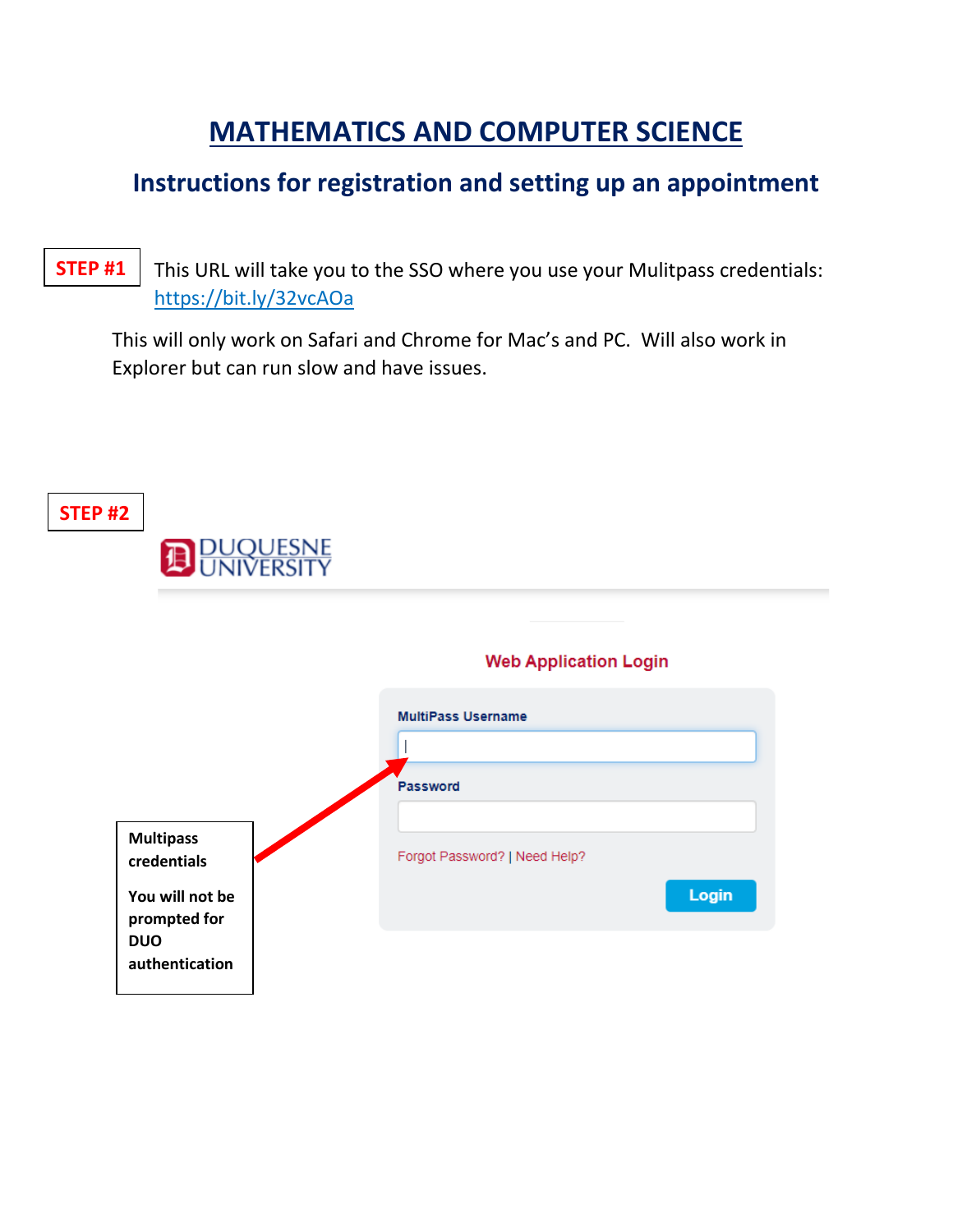

#### **Register for a New Account**

| <b>Email Address *</b>            |            |
|-----------------------------------|------------|
| First Name *                      | Last Name* |
| <b>Telephone Number</b>           |            |
|                                   |            |
|                                   |            |
| Standing *<br>-- please select -- |            |
| <b>Graduation Year *</b>          |            |

|                                               | <b>EMAIL PREFERENCES</b><br>Send me an email when my appointments are made, modified or canceled: $\bullet$ YES or $\circ$ NO<br>Send me an email with center announcements or other mass mailings: $\circledast$ YES or $\circledcirc$ NO<br>Send me an email to remind me of my upcoming appointments: $\bullet$ YES or $\circ$ NO<br><b>FAKE REGISTRATION PREVENTION</b><br>In order to help prevent fake or automated registrations on this system, please complete the captcha form below. |  |
|-----------------------------------------------|-------------------------------------------------------------------------------------------------------------------------------------------------------------------------------------------------------------------------------------------------------------------------------------------------------------------------------------------------------------------------------------------------------------------------------------------------------------------------------------------------|--|
| Select I am<br>not a robot<br>and<br>complete | I'm not a robot<br><b>INCAPTOHA</b><br>Privacy - Terms                                                                                                                                                                                                                                                                                                                                                                                                                                          |  |
| your<br>registration                          | <b>COMPLETE REGISTRATION</b><br>CANCEL                                                                                                                                                                                                                                                                                                                                                                                                                                                          |  |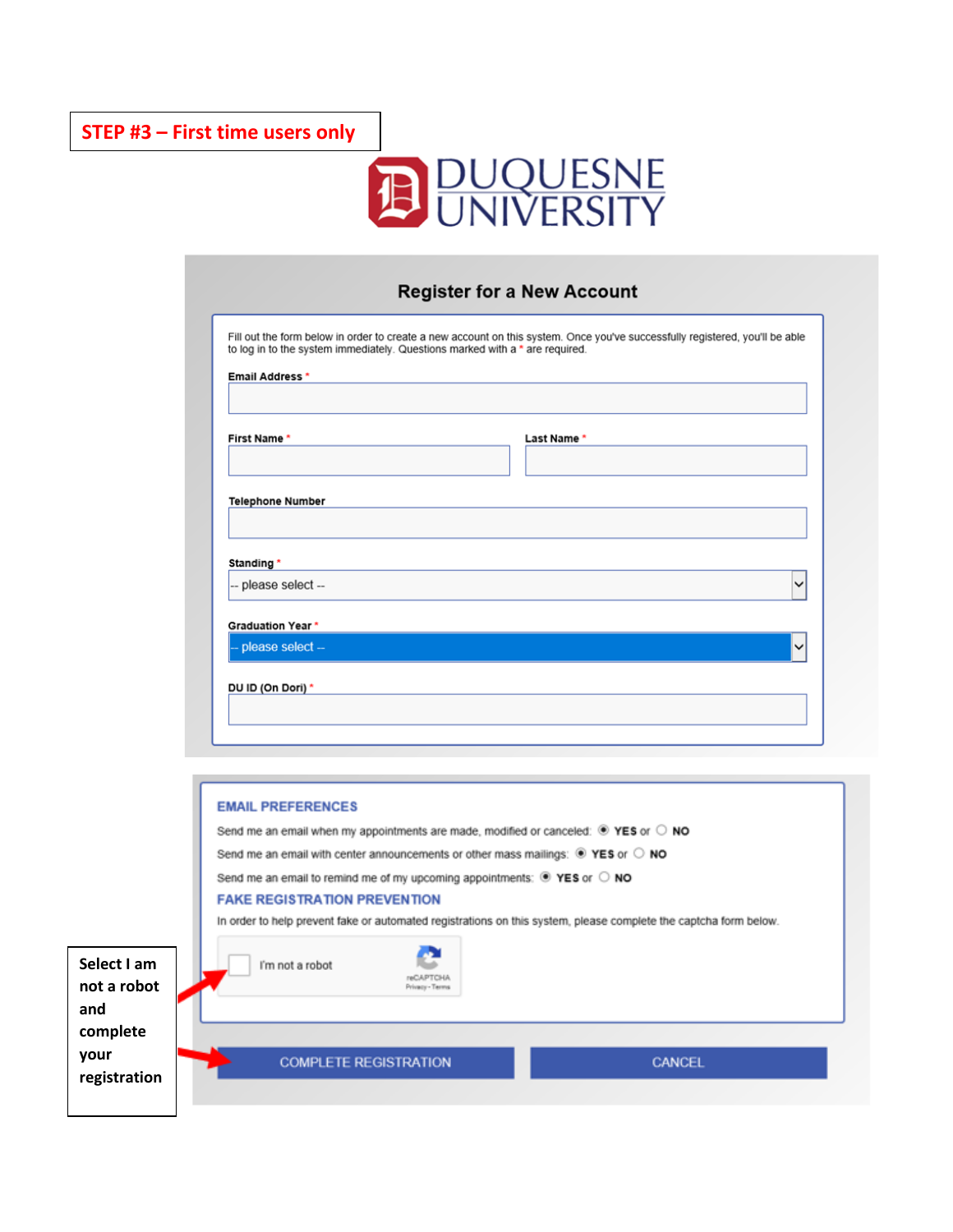



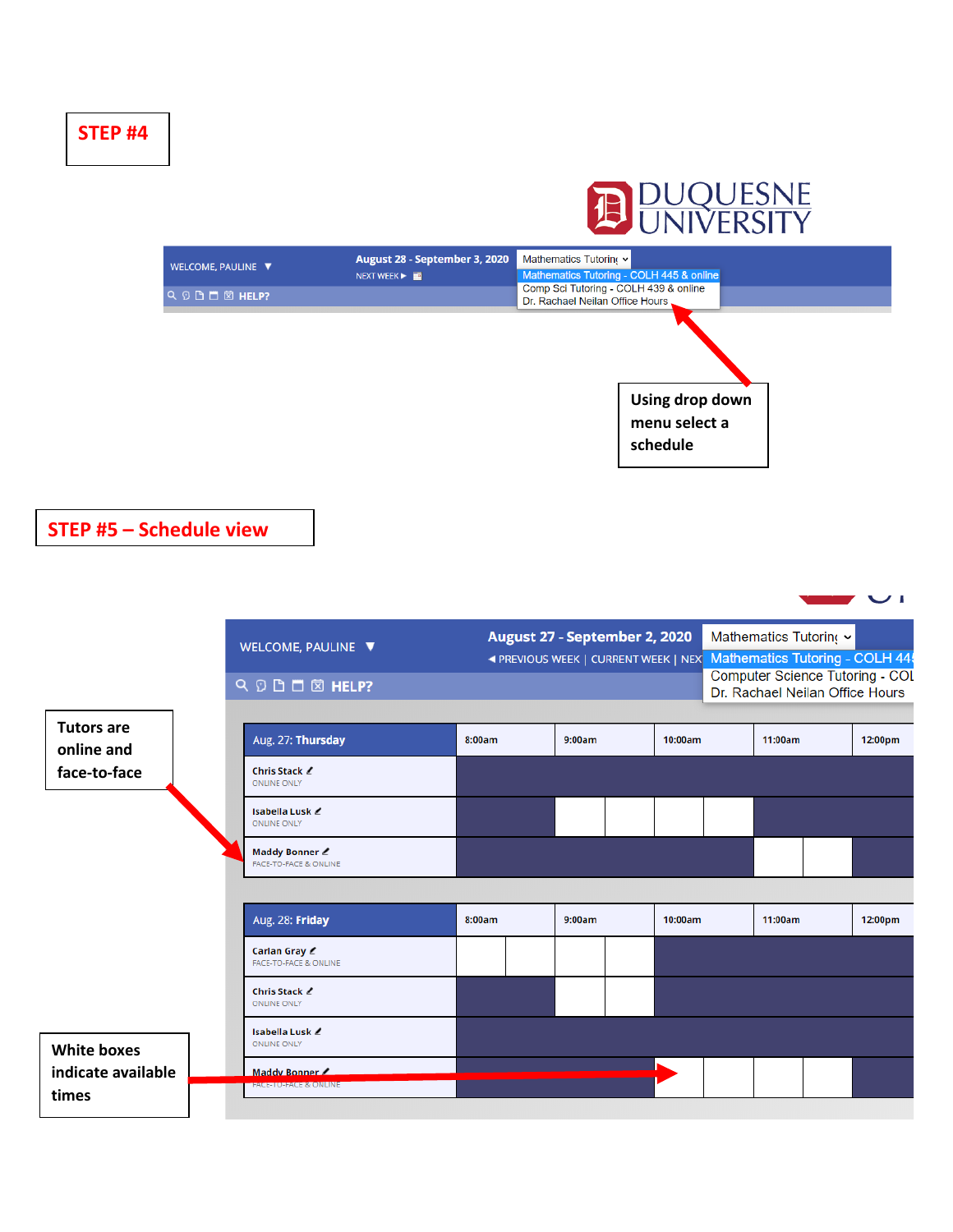### **STEP #6 – Creating an appointment**